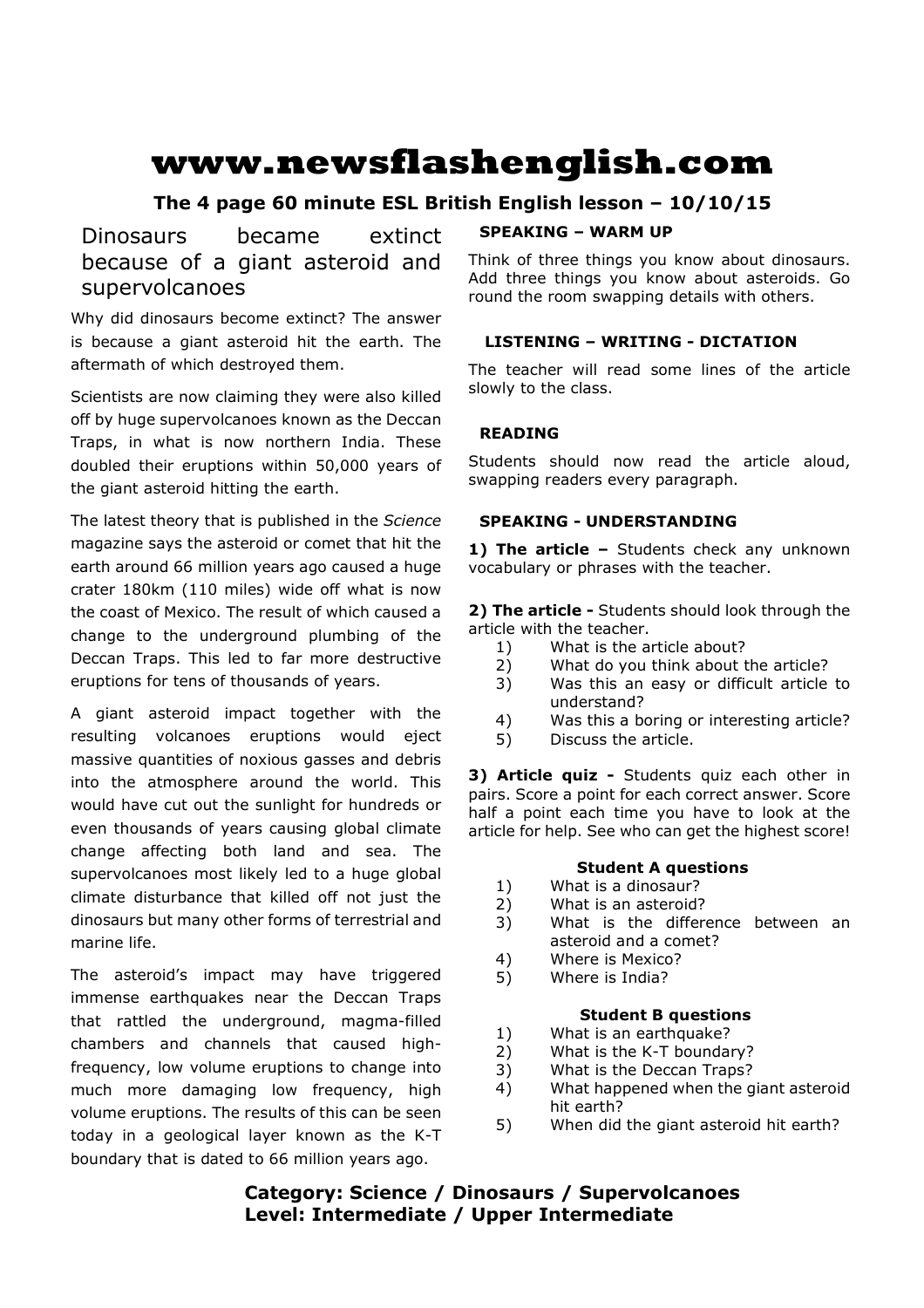#### **WRITING / SPEAKING**

you can about **'Dinosaurs'.** *One-two minutes.*  Compare with other teams. Using your words compile a short dialogue together.

#### **WRITING / SPEAKING**

*In pairs* – Think of three types of dinosaur.

| 2)                                       |  |  |
|------------------------------------------|--|--|
| 3)                                       |  |  |
| Add three famous volcanic eruptions.     |  |  |
|                                          |  |  |
| 2)                                       |  |  |
| 3)                                       |  |  |
| Add three famous volcanic mountain range |  |  |

Add three famous volcanic mountain ranges. Discuss together!

| -<br>◢ |  |
|--------|--|
| ∽      |  |
| ۰      |  |

*The teacher can choose some pairs to hear their findings.*

#### **WRITING / SPEAKING**

*In pairs* – Write down three movies you know of that feature dinosaurs! Talk about them! Were they scary movies?

#### **DISCUSSION**

#### **Student A questions**

- 1) What do you think about what you've read?
- 2) What are your favourite types of dinosaur? Why?
- 3) Would you like to meet a dinosaur?
- 4) What are the chances of man recreating a dinosaur?
- 5) What are the chances of another asteroid hitting the earth and wiping out life on earth?
- 6) Had you heard of this theory of the asteroid and the volcanoes before today's English lesson?
- 7) What would you do if you knew an asteroid was about to wipe out life on earth?
- 8) Have you learnt anything in today's English lesson?

# **SPEAKING – ROLEPLAY 1**

In pairs. On the board write as many words as In groups. One of you is the interviewer. The others are one of the following people. You are in the *Discussion FM* radio studio in London. Today's interview is: *Dinosaurs became extinct because of a giant asteroid and supervolcanoes.* 

- 1) A student studying geology.
- 2) A geologist.
- 3) A student whose hobby is the study of dinosaurs.
- 4) A spokesperson from the Natural History Museum in London.

*The teacher will choose some groups to roleplay their interview in front of the class.* 

#### **SPEAKING - ROLEPLAY 2**

*In pairs - Student A* is a reporter in London. *Student B* is a student from outside of the UK. *Student A* interviews *Student B* about what they think about dinosaurs becoming extinct because a giant asteroid hit the earth, and the supervolcanoes that followed. *3 mins.* 

### **SPEAKING - DISCUSSION**

*Allow 10 minutes* – As a class.

*Discuss the following…* 

Dinosaurs became extinct because of a giant asteroid and supervolcanoes

*The teacher can moderate the session.*

# **DISCUSSION**

#### **Student B questions**

- 1) Did the headline make you want to read the article?
- 2) Can you think of any famous museums where you can see a dinosaur or two?
- 3) Which is the best country in the world to discover dinosaur bones?
- 4) Are you scared when watching a dinosaur movie?
- 5) Would you like to study volcanoes as a career?<br>Have you
- 6) Have you visited any extinct volcanoes?
- 7) Have you ever seen a part of an asteroid? If yes, where? Explain.
- 8) In the future do you think life on earth will be wiped out again?
- 9) Did you like this discussion?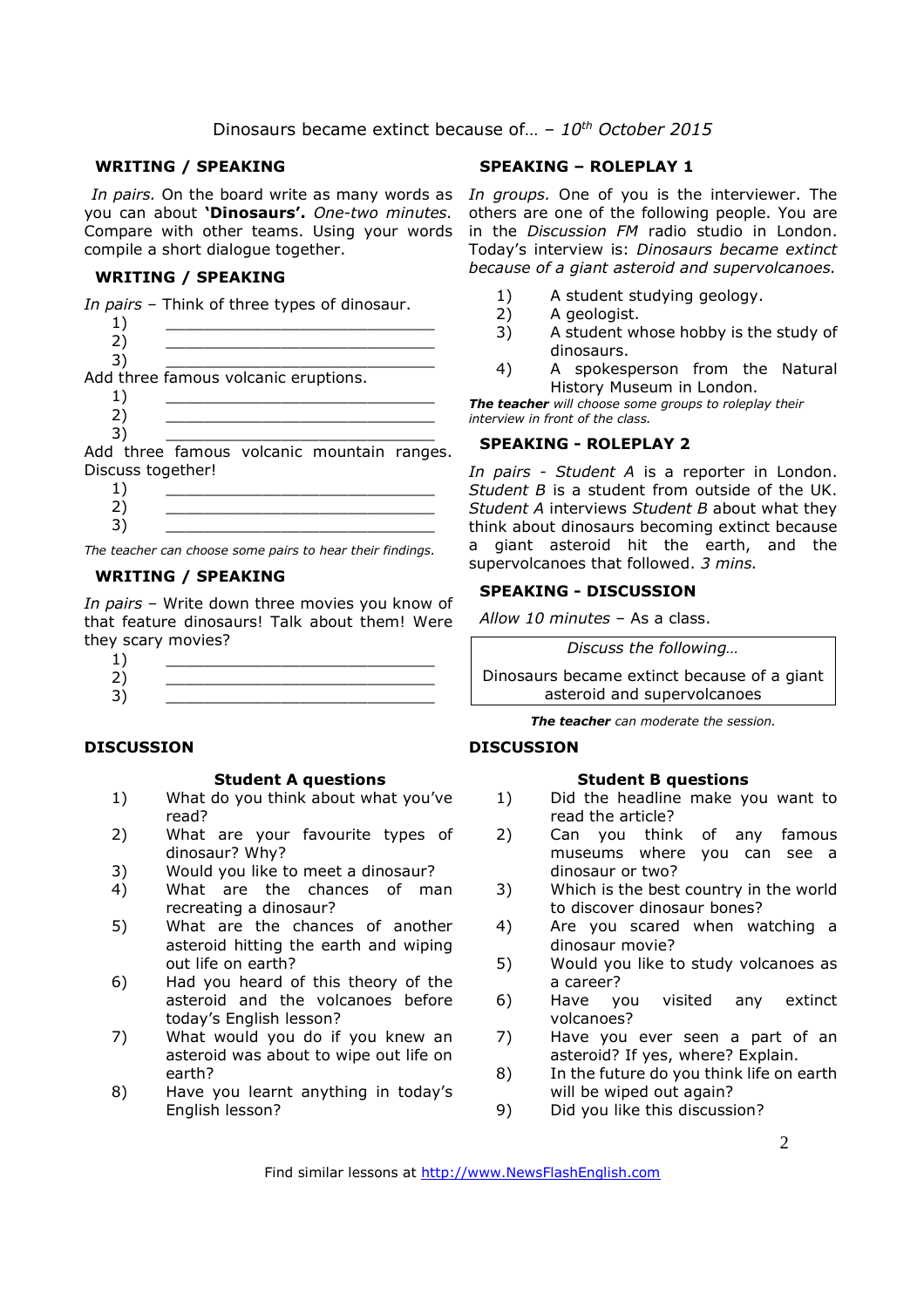#### **Dinosaurs became extinct because of a giant asteroid and supervolcanoes**

Why did dinosaurs become extinct? The answer is because a giant  $(1)$  hit the earth. The  $(2)$  of which destroyed them.

Scientists are now claiming they were also killed off by huge (3) known as the Deccan Traps, in what is now northern India. These doubled their eruptions within 50,000 years of the giant asteroid hitting the earth.

The latest (4)\_\_ that is published in the *Science* magazine says the asteroid or (5) that hit the earth around 66 million years ago caused a huge (6)\_\_ 180km (110 miles) wide off what is now the (7)\_\_ of Mexico. The result of which caused a change to the underground plumbing of the Deccan Traps. This led to far more destructive  $(8)$  for tens of thousands of years.

# *eruptions / theory / comet / asteroid / aftermath / supervolcanoes / coast / crater*

A  $(1)$  asteroid impact together with the resulting volcanoes eruptions would  $(2)$   $(3)$  quantities of (4) gasses and debris into the atmosphere around the world. This would have cut out the sunlight for hundreds or even thousands of years causing global climate change affecting both land and sea. The supervolcanoes most likely led to a huge global climate  $(5)$  that killed off not just the  $(6)$  but many other forms of terrestrial and marine life.

The asteroid's (7) may have triggered immense earthquakes near the Deccan Traps that rattled the underground, magma-filled chambers and channels that caused high-frequency, low volume eruptions to change into much more damaging low (8)\_\_, high volume eruptions. The results of this can be seen today in a geological layer known as the K-T boundary that is dated to 66 million years ago.

# *frequency / noxious / eject / disturbance / dinosaurs / giant / impact / massive /*

# **GAP FILL: READING GAP FILL: GRAMMAR**

#### **Dinosaurs became extinct because of a giant asteroid and supervolcanoes**

Why did dinosaurs become extinct? The answer is (1)\_\_ a giant asteroid hit the earth. The aftermath of which destroyed (2)\_\_.

Scientists are now claiming they were (3) killed off by huge supervolcanoes known as the Deccan Traps, in what is now northern India. These doubled (4)\_\_ eruptions within 50,000 years of the giant asteroid hitting the earth.

The latest theory (5)\_\_ is published in the *Science* magazine says the asteroid or comet that hit the earth around 66 million years ago caused a huge crater 180km (110 miles) wide off (6)\_\_ is now the coast of Mexico. The result of (7)\_ caused a change to the underground plumbing of the Deccan Traps. This led to far (8) destructive eruptions for tens of thousands of years.

# *what / more / which / also / that / because / their / them*

A giant asteroid impact together with the resulting volcanoes eruptions would eject massive quantities (1)\_\_ noxious gasses and debris into the atmosphere around the world. This would have cut out the sunlight for hundreds (2)\_ even thousands of years causing global climate change affecting both land and sea. The supervolcanoes most likely led to a huge global climate disturbance that killed off not (3)\_\_ the dinosaurs (4)\_\_ many other forms of terrestrial and marine life.

The asteroid's impact (5)\_\_ have triggered immense earthquakes near the Deccan Traps that rattled the underground, magma-filled chambers and channels that caused high-frequency, low volume eruptions to change into much more damaging low frequency, high volume eruptions. The results of this (6) be seen today (7) a geological layer known (8) the K-T boundary that is dated to 66 million years ago.

*but / can / may / as / or / in / of / just*